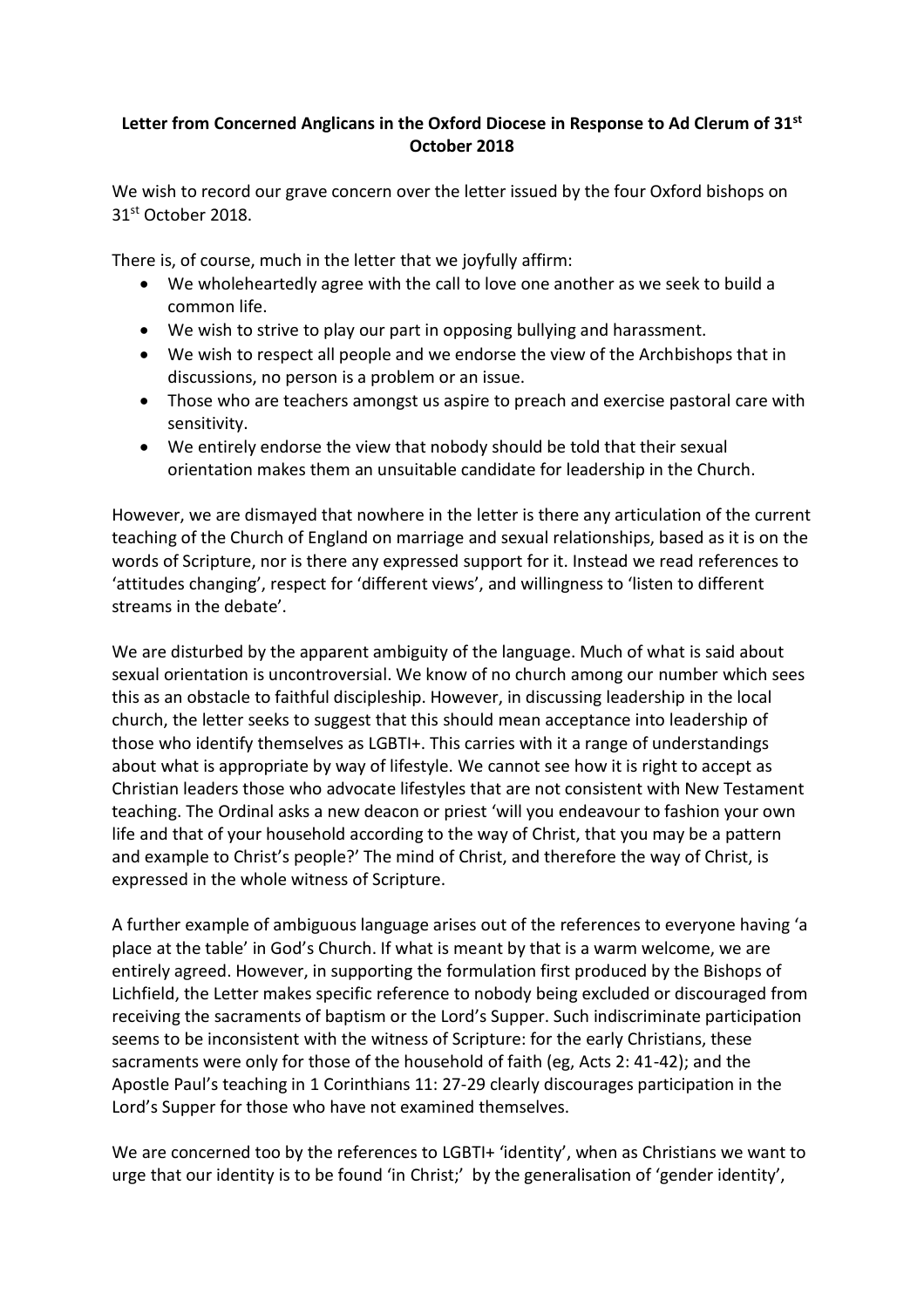when there are so many aspects to this question; by the apparent desire to see the Church innovating liturgically in order to meet an expressed desire of some same-sex couples; and by the organisation of a group of LGBTI+ advisers which does not include same-sex attracted people who advocate celibacy in faithfulness to Scripture.

Overall, however, our overriding concern is with the direction of travel which the Diocese is taking as revealed by this letter. In its desire for new expressions of 'inclusion', it could end up excluding those who hold to the traditional teaching of Scripture and doing a great disservice to those of us who experience same-sex attraction. We are not here simply stating an aversion to change; we are, however, convinced that failing to hold the Bible's teaching out to everyone, including those who identify as LGBTI+, is to show a lack of that very love the letter urges us to exhibit. As Bishop William Love of the Diocese of Albany in the Episcopal Church of the USA said last month in relation to the introduction of 'blessings' for same-sex couples, it 'does a great disservice and injustice to our gay and lesbian Brothers and Sisters in Christ, by leading them to believe that God gives his blessing to the sharing of sexual intimacy within a same-sex relationship, when in fact He has reserved the gift of sexual intimacy for men and women within the confines of marriage between a man and woman.'

We recognise that as fallen creatures, sexual desire and expression is disordered in all our lives and we do not wish to represent ourselves as in any way morally superior. We recognise that we have much to learn from others, including those with whom we disagree, but the issue concerns the teaching of Christ's Church, however lacking we may be as disciples of Christ. If we cannot clearly advocate God's revealed will and encourage each other to repent, then we are ill-served by the Diocese. We would love our bishops to articulate clearly God's love for us in helping us see both the attractiveness of deep friendships, but also the appropriate setting for sexual intimacy – namely in marriage between a man and a woman. However, if they are unwilling to do this, we would ask them to recognise the seriousness of the difference between us: advocacy of same-sex sexual intimacy is either an expression of the love of God or it creates an obstacle to people entering the kingdom of God. It cannot be both. The situation is serious. If not addressed, we would all struggle to support the leadership of our bishops in this matter and a number of our churches may want to seek alternative means of receiving episcopal ministry, in recognition that your position is seriously differentiated from theirs. This would be a tragedy.

## Serving clergy

The Revd Sam Allberry (Global speaker for Ravi Zacharias Ministries, Editor for The Gospel Coalition and Member of General Synod)

The Revd Dr David Andrew (Associate Clergy, St Mary's Maidenhead)

The Revd Dr David Archer (Rector, St Mary's Purley)

The Revd Christopher Ashton (Part-time Curate, St. John the Baptist, Burford; Assistant Chaplain Kingham Hill School)

The Revd Roger Aston (Associate Curate, Cassington & Eynsham)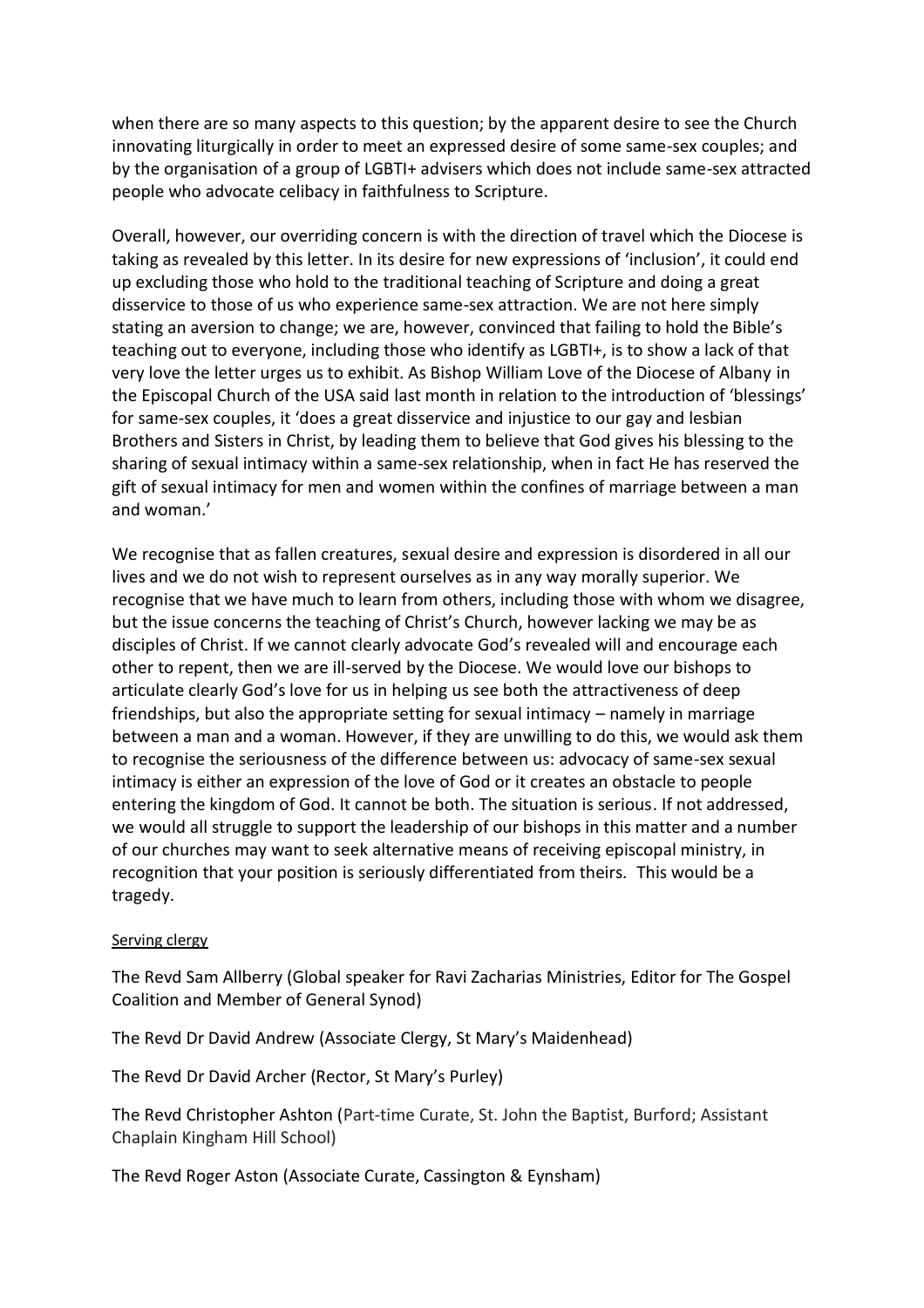The Revd Dr Dave Atallah (Priest in Charge, St Mary's White Waltham) The Revd Dr Andrew Atherstone (Tutor at Wycliffe Hall and Member of General Synod) The Revd Joshua Bailey (Associate Vicar, St Mary's Chesham) The Revd Ben Baker (Curate, St Mary's Headington) The Revd Hugh Barne (Associate Curate, Wargrave with Knowl Hill & Diocesan Synod) The Revd Timothy Bateman (Curate, St Aldates Oxford) The Revd Matthew Beer (Assistant Curate, St Mary's Bletchley) The Revd Piers Bickersteth (Rector, Arborfield and Barkham, Church of England Evangelical Council (CEEC) elected member, ODEF coordinator Berkshire) The Revd Julian Bidgood (Minister, St James' Church Barkham) The Revd Paul Bolton The Revd Sam Brewster (Associate Minister, Holy Trinity Henley-on-Thames) The Revd John Bramhall (Associate Minister, St Mary's Greenham) The Revd Mark Brickman (Associate Minister, St Aldates Oxford) The Revd Canon Victor Bullock (Vicar, Fenny Stratford, St Martin) The Revd Ken Campbell (Rector, Appleton-with-Besselsleigh) The Revd Simon Cansdale (Team Rector, Great Chesham) The Revd Duncan Carter (Vicar, Holy Trinity Henley-on-Thames) The Revd Leon Catallo (Associate Minister, St Ebbe's Headington) The Revd Canon Charlie Cleverly (Rector, St Aldates Oxford) The Revd John Cook (Vicar, Wargrave with Knowl Hill) The Revd Mike Cotterell (Vicar, St Paul's Church Slough) The Revd Jonny Dade (Pioneer Minister St Andrews High Wycombe) The Revd Kirstie Dolphin (Curate, St Matthew's Reading) The Revd Pads Dolphin (Vicar, St Matthew's Reading) The Revd Will Donaldson (Area Dean, Oxford and Staff Member at St Aldates) The Revd Greg Downes (Director of Ministerial Training, Wycliffe Hall) The Revd Jon Drake (Associate Vicar, St Mary's Maidenhead) The Revd Keith Dunnett (Vicar, Christ Church Abingdon)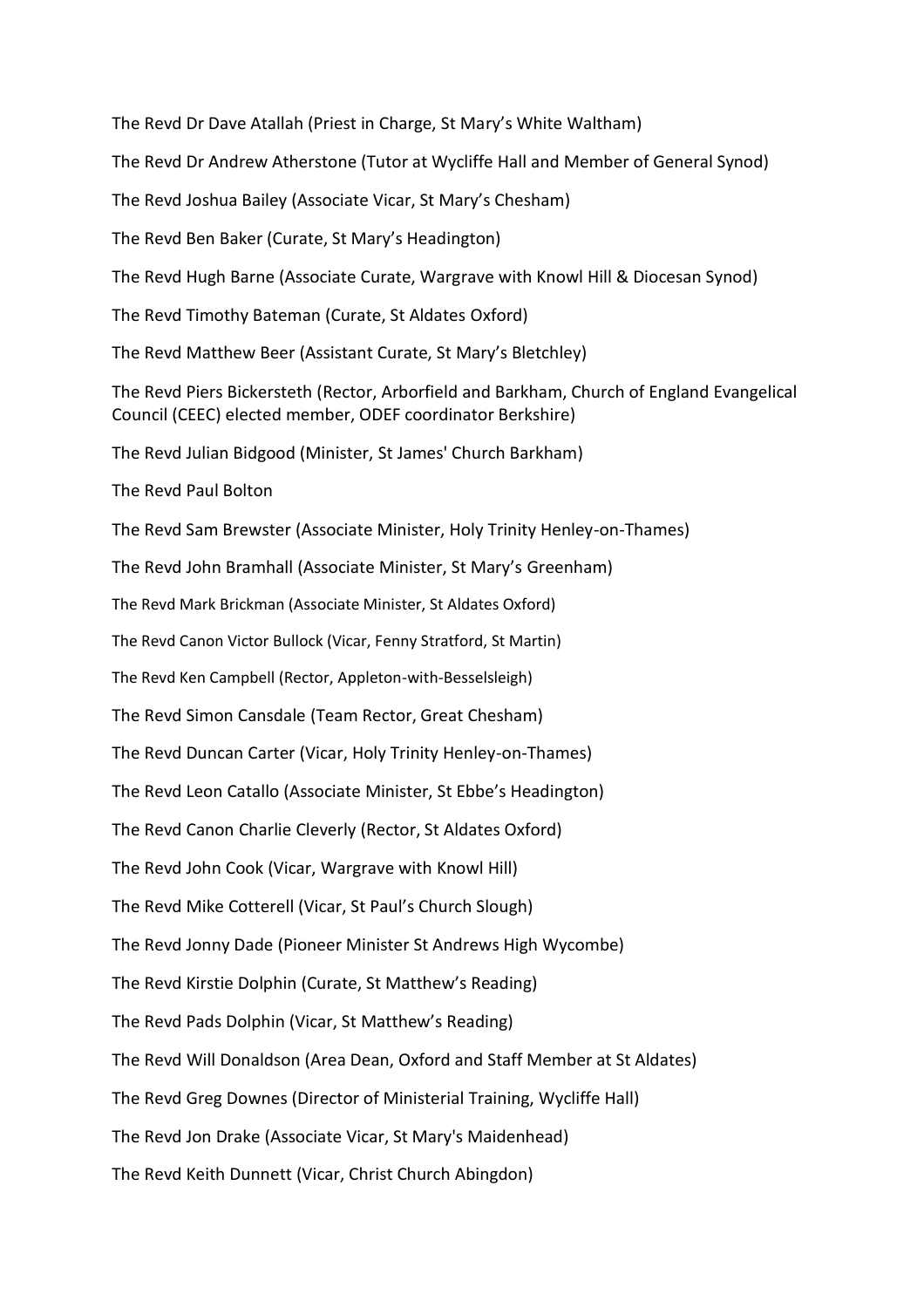The Revd Simon Dust (Vicar, St Andrew's High Wycombe)

The Revd Canon Gary Ecclestone (Vicar, Hanslope & Castlethorpe)

The Revd Paul Eddy (Vicar, Stanford in the Vale with Goosey & Hatford)

The Revd Antonia Elliott (Associate Minister, St Eligius, Parish of Finchampstead & California)

The Revd Steve Flashman (Vicar, Holy Cross & St Mary and All Saints, Oving with Pitchcott)

The Revd Julian Gadsby (Priest in Charge Bucklebury, Bradfield and Stanford Dingley)

The Revd Bruce Gillingham (Chaplain, Wycliffe Hall Oxford)

The Revd John Goodman (Vicar, Chalfont St Peter)

The Revd Wendy Graham (Associate Priest, The Parish of Chalfont St Peter, Chair of Hillingdon Branch of Council of Christians and Jews)

The Rev Jason 'Griff' Griffiths (Curate, St George's Britwell)

The Revd Daniel Hames (Curate, St Aldates Oxford)

The Revd Dan Heyward (Vicar, St Andrew's Oxford)

The Revd Mark Huddleston (Minister, Christ Church Wokingham)

The Revd Will Hunter Smart (Rector, St Nicolas Newbury and St Mary Speen)

The Revd Neil Jeffers

The Revd Les Jesudason (Team Vicar, Bracknell Team Ministry)

The Revd Andy Kearns (Associate Minister, St. Bartholomew's Arborfield)

The Revd James Kennedy (Team Rector of Chipping Norton Benefice)

The Revd Simon Kirby (Vicar, St Mary's Cogges & St James South Leigh)

The Revd Joel Knight (Curate, St Ebbe's Oxford)

The Revd Martin Kuhrt (Church of the Holy Spirit, Bedgrove, Aylesbury)

The Revd Gareth Lane (Pioneer Minister for Berryfields, Aylesbury)

The Revd Chris Leslie (PTO Minister, London Reach Benefice, Chairman Diocesan Board of Patronage)

The Revd David Little (Team Vicar, Loddon Reach, Reading Benefice)

The Revd Peter Matthew (Senior Minister, Windsor Fellowship Church, with PTO)

The Revd Eddie Marquez-Picon (Vicar, St John the Evangelist, Woodley)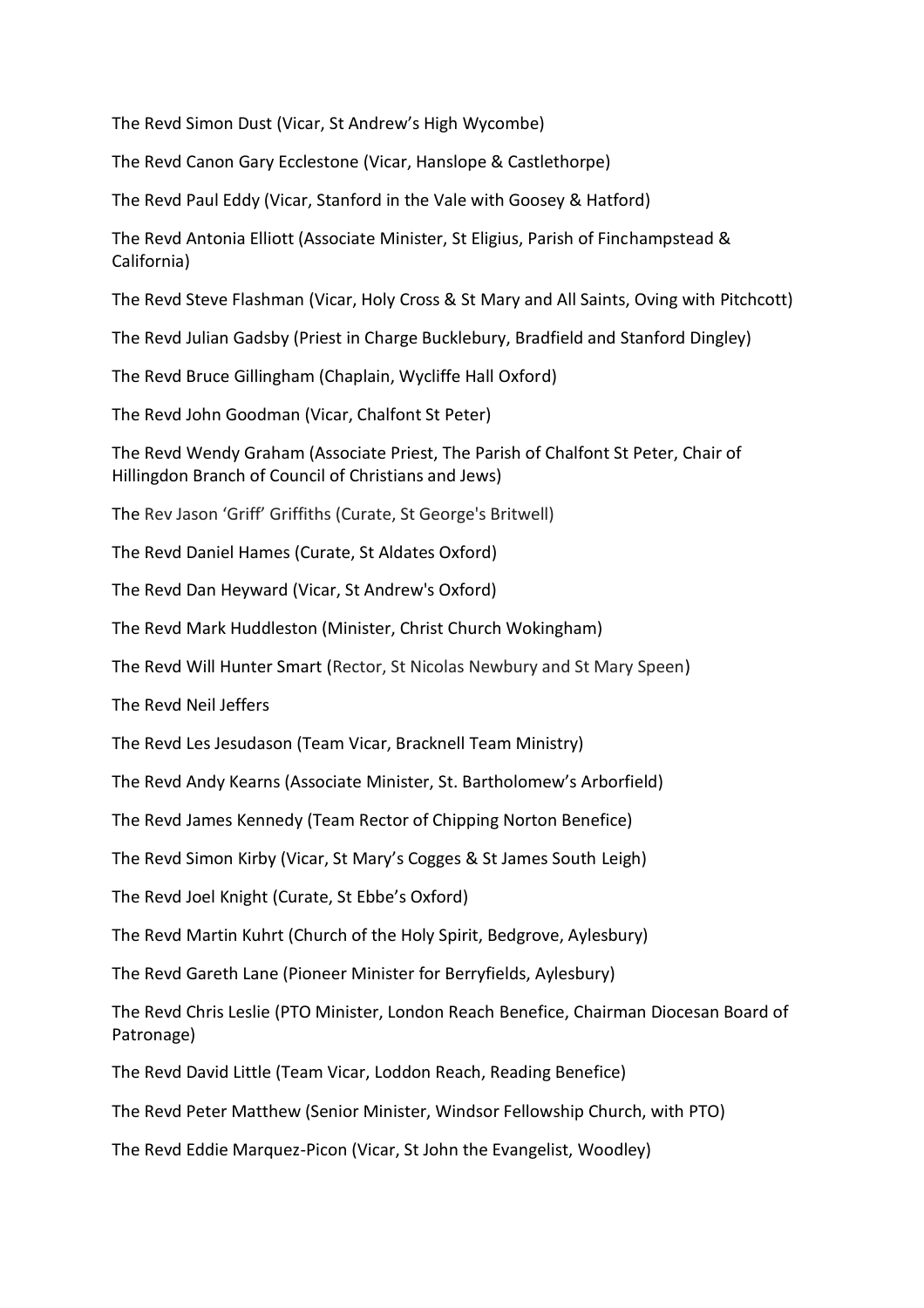The Revd Canon Andrew Marsden (Vicar, St Sebastian's, Wokingham)

The Revd Charles Mason (Priest in Charge, Waltham St Lawrence)

The Revd Joy Mawdesley (Assistant Curate, St Nicolas Newbury and St Mary Speen)

The Revd Julian McAllen (Associate Minister, Parish of Finchampstead & California)

The Revd Neil McCathie (Vicar, St. George's Church Britwell)

The Revd David McDougall (Rector, St Mary's Bletchley)

The Revd Dan McGowan (Vicar, St Paul's Church, Banbury)

The Revd David McLeod (Vicar, St Mary's Greenham, Diocesan Synod)

The Revd Kevin Mentzel (PTO Army Chaplain)

The Revd Keith Nicholls (Vicar, Parish of Burchetts Green)

The Revd Dr Tim Norman (Vicar, Latimer Minster Ascot)

Father Ross Northing (St Mary & St Giles, Stony Stratford, Milton Keynes)

The Revd Canon Dr Frog Orr-Ewing (Rector, Latimer Minster, General Synod member)

The Revd Paul Pavlou (Curate, St Mary's Bletchley)

The Revd William Pearson-Gee (Rector, Buckingham Parish Church and ODEF coordinator Buckinghamshire)

The Revd David Pickering (Rector, Kingston Bagpuize with Southmoor and Fyfield with Tubney)

The Revd Simon Ponsonby (Assistant Minister, St Aldates Church Oxford)

The Revd Matt Pope (Associate Minister, St Ebbe's Oxford)

The Revd Richard Power (Curate, St Paul's Banbury)

The Revd Geoff Price (House-for-Duty Vicar, Cherwell Valley)

The Revd Canon Vaughan Roberts (Rector, St Ebbe's Oxford)

The Revd David Salter (Diocesan Synod, Kingham & Churchill)

The Revd Andrew Savage (Chaplain, Kingham Hill School, PTO)

The Revd Nick Seward (Headmaster of Kingham Hill School, PTO)

The Revd John Shepherd (Team Vicar, Emmanuel Church, Parish of Gt Chesham)

The Revd Canon Roger Simpson (Archbishop's evangelist to the north, St Mary's Chipping Norton)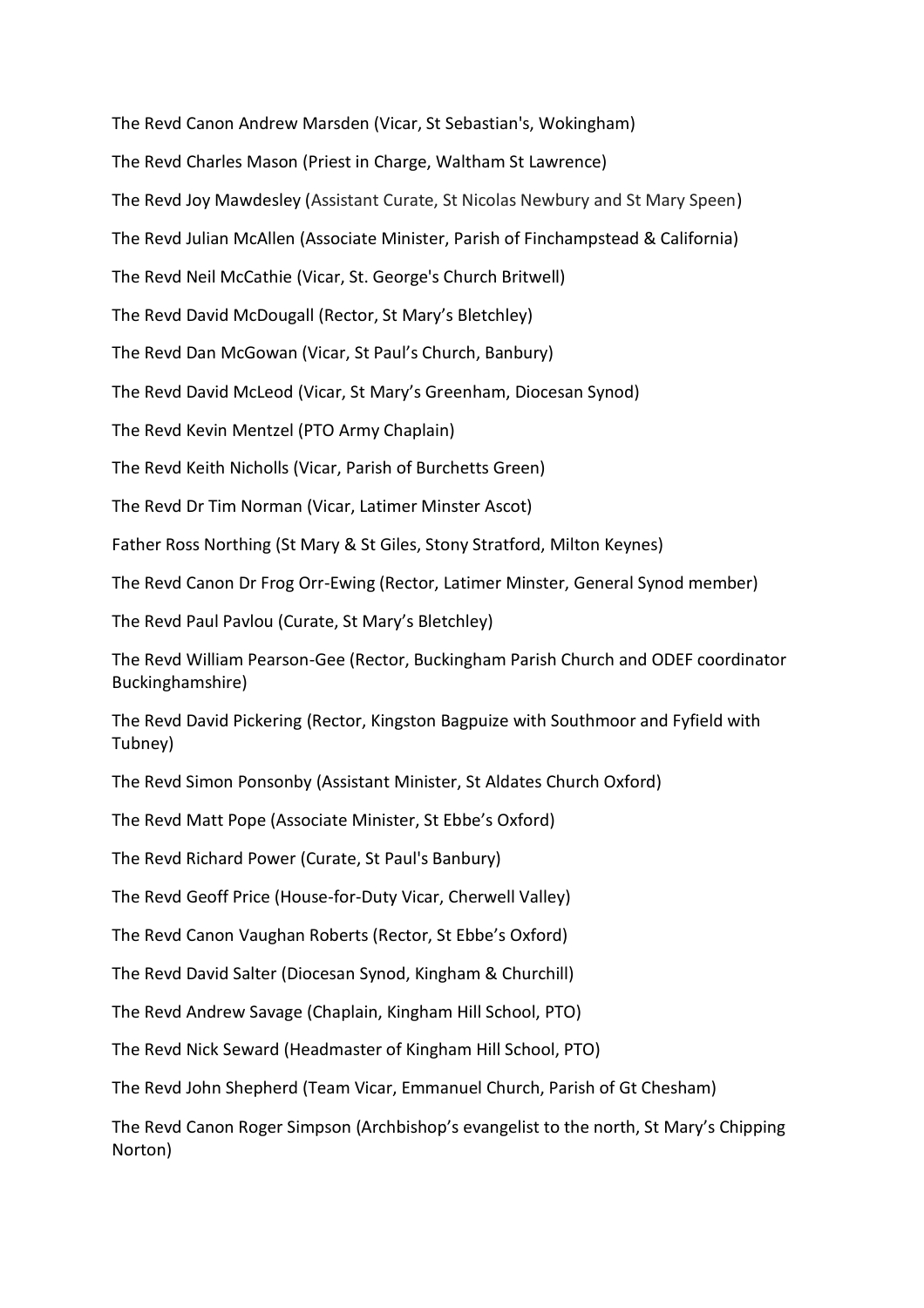The Revd Ursula Simpson (Team Minister, Chipping Norton Benefice)

The Revd William Stileman (Vicar, St Mary's Maidenhead and ODEF Chair)

The Revd Oliver Strange (Curate, Burford Benefice)

The Revd Andrew Symes (Executive Secretary; Anglican Mainstream; PTO, Parish of Kingston Bagpuize with Fyfield and Tubney)

The Revd James Talbot (Associate Vicar, Broughton Church, Pioneer minister for the Kingsbrook Estate)

The Revd James Taylor (Vicar, St Andrew's Sonning)

The Revd Dr Justyn Terry (Vice Principal and Academic Dean at Wycliffe Hall)

The Revd Ben Topham (Associate Rector, St James Gerrards Cross)

The Revd Charles Trefusis (Vicar, Holy Trinity Aylesbury)

The Revd Vanessa Watts (Curate, Christ Church, Abingdon)

The Revd Will Watts (Vicar, Basildon, Aldworth & Ashampstead Benefice)

The Revd Paul White (Vicar, Broughton Church Aylesbury)

The Revd Paul White (Associate Vicar, St Andrews North Oxford)

The Revd Richard White (Curate, St Marys, Cogges and St James, South Leigh)

The Revd Jonathan Widdess (Vicar, St Michel's Cumnor)

The Revd Pete Wilkinson (Associate Minister, St Ebbe's Oxford)

## Lay People

Dr Andrew Bell (General Synod, Bishop's Council, and Churchwarden, St James Gerrards Cross)

Ian Bensted (LLM, Fyfield, Tubney and Kingston Benefice)

Michael Byrne (St. James', Barkham & Sonning Deanery Synod)

Julia Cameron (Oxford Deanery synod & St Ebbe's PCC)

Graham Caskie (General Synod, Oxford and St Nicolas Newbury PCC)

Anita Cleverly (Senior Leadership, St Aldates Church)

Luke Cornelius (Ordinand, Wycliffe Hall)

Prudence Daily (General Synod, Oxford)

John Erbetta (PCC Chair, Holy Trinity Nuffield)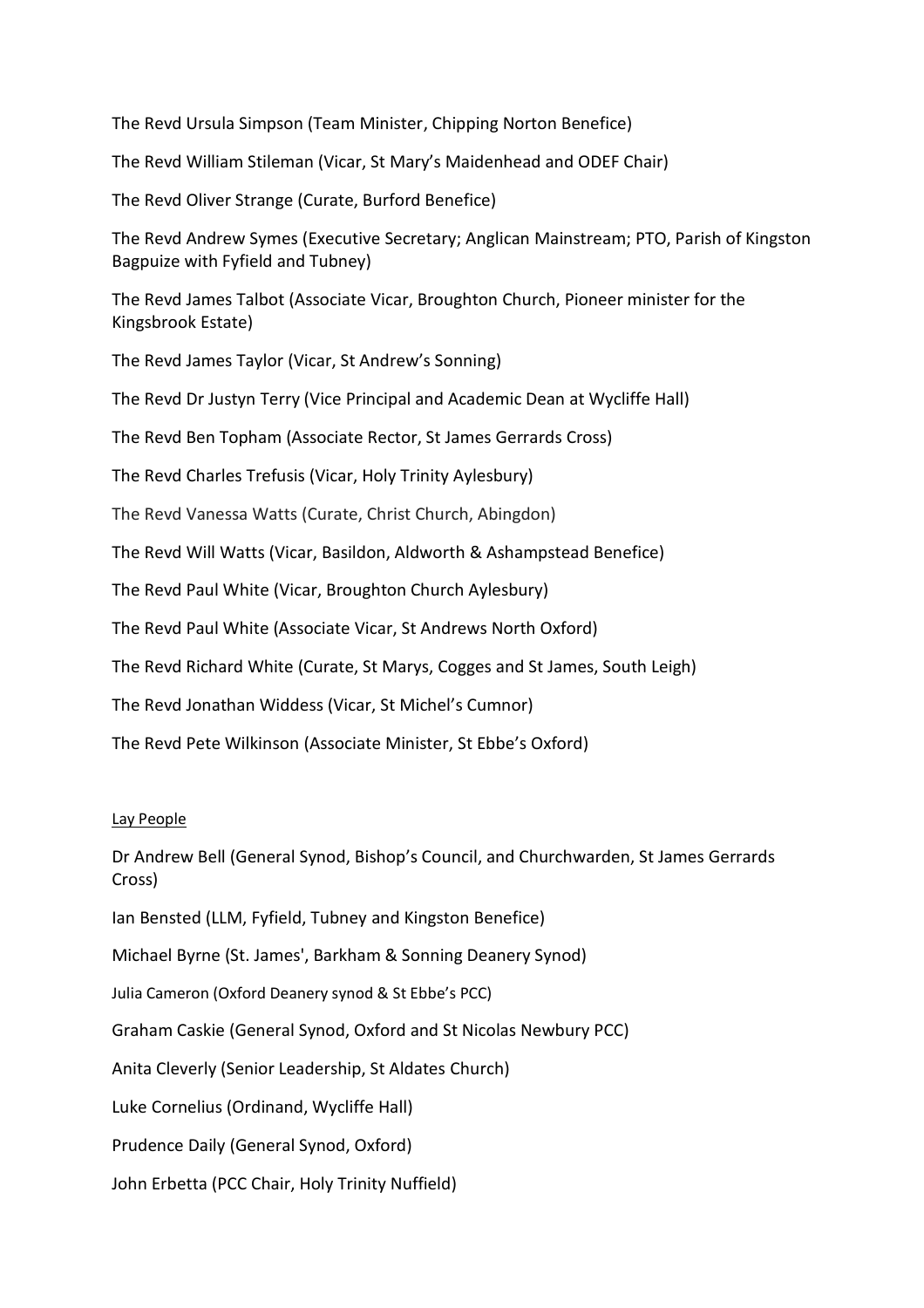Derek Foster (LLM, Eynsham)

Jill Gordon (Assistant Chaplain, Kingham Hill School)

Alyson Grove (Churchwarden, St Nicholas, Fyfield)

Trevor Hames (Burford Church)

Ian Hamilton (PCC and Deanery Synod Member, Parish of Gt Chesham)

Annabel Heywood (Associate Minister (Women and Parish), St Ebbe's Oxford)

David Horrocks (Associate Minister, St James' Church, Barkham, Sonning Deanery)

Al Horn (Lay Minister, St Ebbe's Headington)

Roland Knight (Church Warden, Parish of North Abingdon)

Joe W. Martin (Honorary member of staff, St Ebbe's Church)

Ian Miller (Ordinand, Amersham)

Michael Molano (Ordinand, Wycliffe Hall)

Elizabeth Mortimer (Administrator, ODEF)

Jill Palfrey (LLM, St Marys Maidenhead)

David Robinson LVO (LLM & Archdeaconry Advisor for Aylesbury, Wendover & Amersham Deaneries)

Ian Smith (LLM, St Mary's Cogges & St James South Leigh)

David Stuart Stockdale (Parish Warden of the Parish of Great Chesham)

Paul Wallace (LLM, St Peter & St Paul Buckingham)

## Retired clergy

The Revd Stephen Coe (retired Minister, St Peter's Wootton)

The Revd Martin Down (PTO Diocese of Oxford)

The Revd David Fletcher (retired Rector, St. Ebbes Church, Oxford)

The Revd Canon Dr Michael Green (PTO Diocese of Oxford)

The Revd Michael Greig (Buckingham Parish Church, PTO for Buckingham & Dorchester)

The Revd Roger Howell (retired Rector, Purley on Thames 1991-2008)

The Revd Canon John Hughes (retired with PTO)

The Revd Chris Murray (retired Priest, St Peter & St Paul Buckingham)